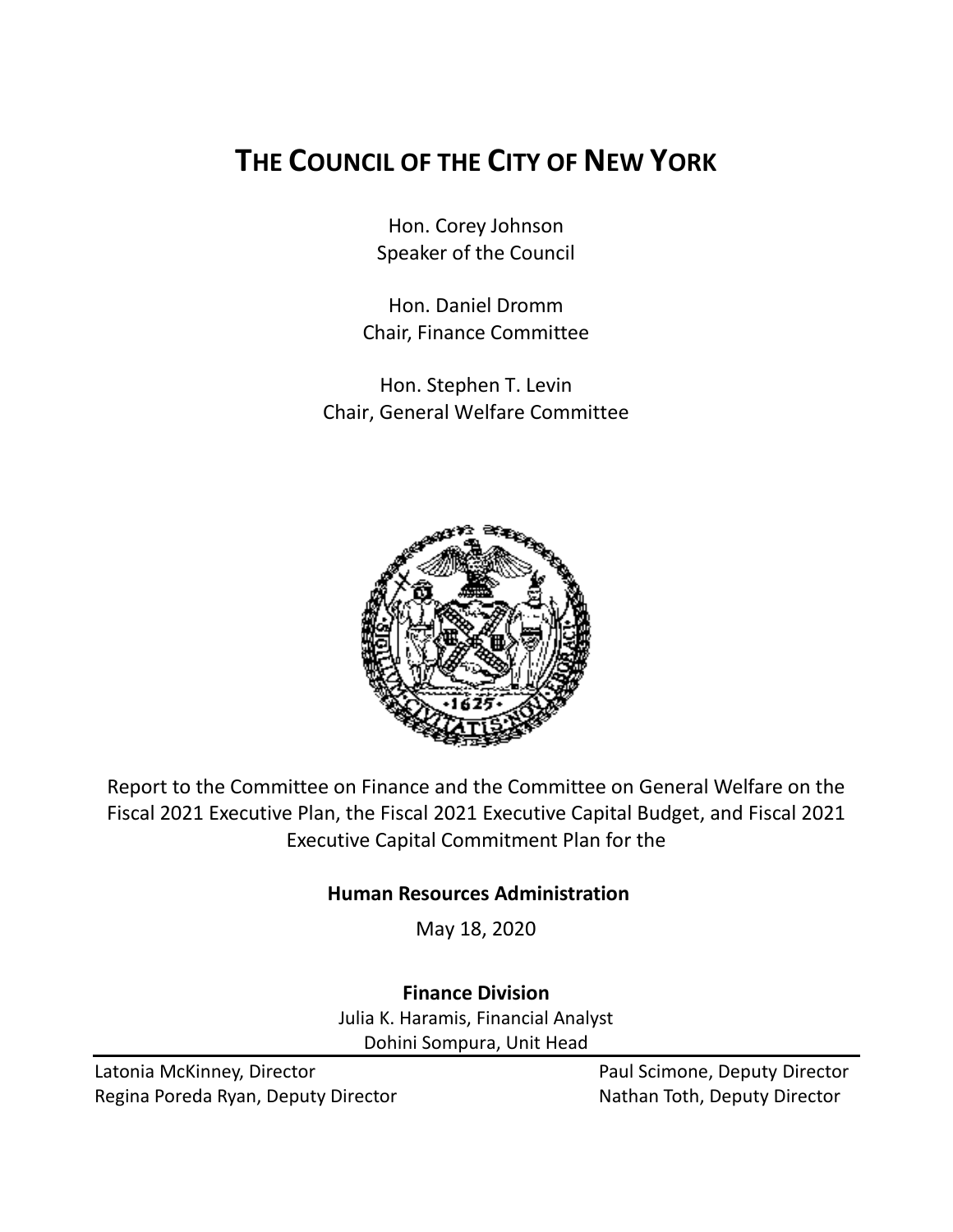# Human Resources Administration Overview

This report presents a review of the Human Resources Administration's (HRA) \$9.6 billion Fiscal 2021 Executive Budget. The section below presents an overview of HRA's budget followed by a review of the significant budget actions introduced in the Fiscal 2021 Executive Budget, as well as a discussion of the impact of COVID-19 and related expenditures. Major issues related to HRA's budget are then discussed. Analysis and highlights of HRA's Fiscal 2020-2024 Capital Plan and Fiscal 2021 Executive Capital Budget follow the discussion of the expense budget. For additional information on the HRA's budget and its various programs, please refer to the Fiscal 2021 Preliminary Budget Report for HRA.

Overall, HRA's Fiscal 2021 Executive Budget is \$622.6 less than the agency's Fiscal 2020 Adopted Budget and \$625.4 million less than the current Fiscal 2020 Budget. The Executive Financial Plan (the Plan) adds City funding to backfill the loss of State Temporary Assistance for Needy Families (TANF) funding. This increase is offset by \$148 million in savings in Fiscal 2020 and \$48.2 million in Fiscal 2021 as part of the citywide Program to Eliminate the Gap (PEG). While the Plan makes some changes, it does not accurately reflect the impact of the COVID-19 pandemic on HRA's budget. Pandemic response and recovery are likely to require significant changes to the Fiscal 2020 and 2021 budgets at a minimum.



HRA's Fiscal 2021 Executive Budget totals \$9.6 billion, with Personal Services (PS) spending totaling \$881 million and Other Than Personal Services (OTPS) spending totaling \$8.8 billion. As shown in the below graph, 55 percent of HRA's budget, or \$5.3 billion, constitutes the City's Medicaid expenditures, which largely represent the local share of benefit costs paid to the State.



The succeeding Financial Summary table shows HRA's budget since Fiscal 2018 and compares the Fiscal 2021 Executive Budget to the Fiscal 2020 Adopted Budget. As shown, HRA's Fiscal 2021 Executive Budget is \$622.6 million or approximately 6.1 percent less than its Fiscal 2020 Adopted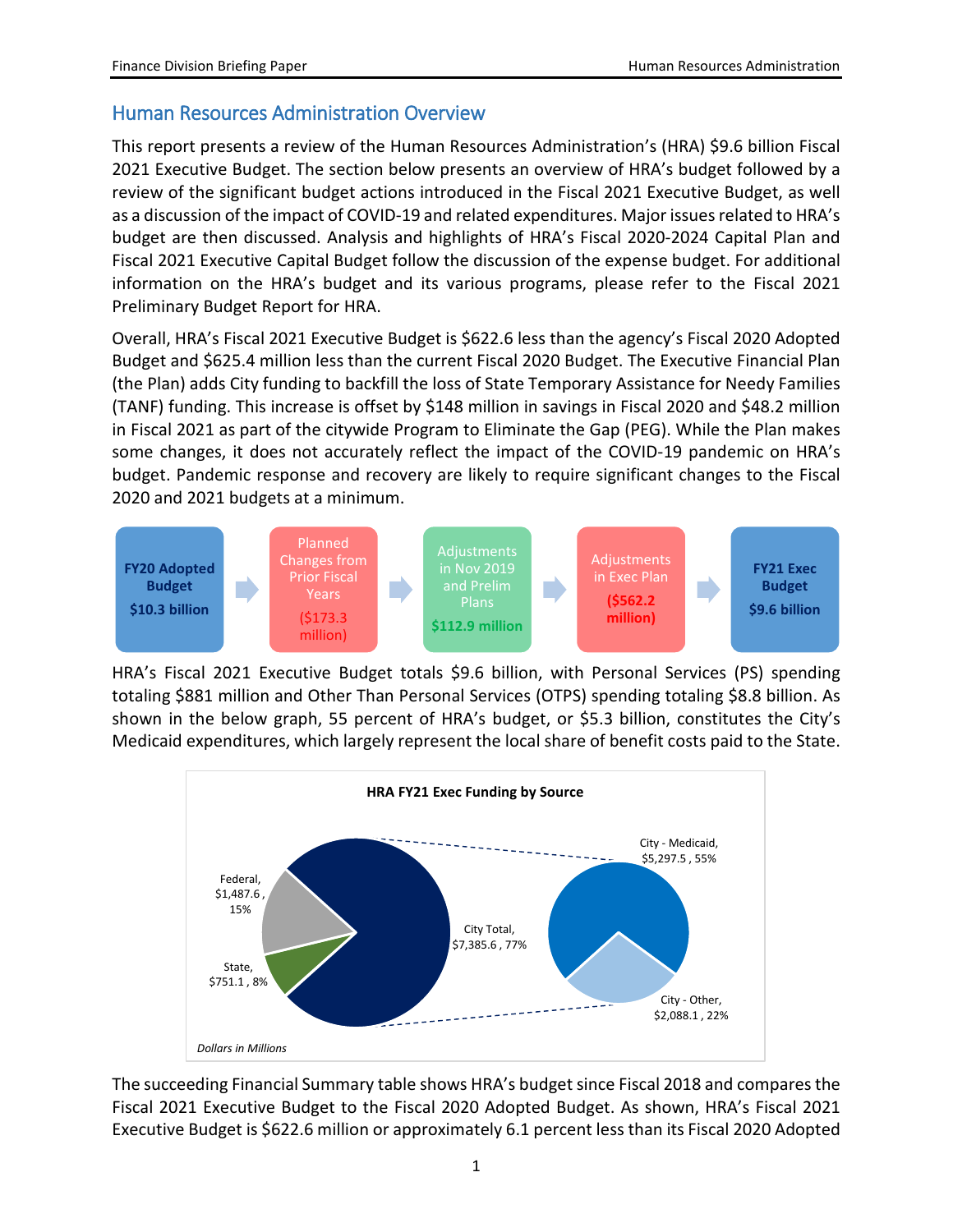Budget. Since adoption of the Fiscal 2020 Budget Financial Plan changes have decreased HRA's Fiscal 2021 Budget by \$449.3 million. (See Appendix A for a list of budget actions introduced in the November 2019, Preliminary, and Executive Financial Plans.) The City tax-levy (CTL) savings on Medicaid costs totaling \$444 million in Fiscal 2021 and the addition of \$106 for Fair Fares are the biggest drivers of the year-over-year change.

| <b>HRA Financial Summary</b>              |             |              |              |                       |             |               |
|-------------------------------------------|-------------|--------------|--------------|-----------------------|-------------|---------------|
|                                           | 2018        | 2019         | 2020         | <b>Executive Plan</b> |             | *Difference   |
| <b>Dollars in Thousands</b>               | Actual      | Actual       | Adopted      | 2020                  | 2021        | 2020-2021     |
| Spending                                  |             |              |              |                       |             |               |
| <b>Personal Services</b>                  | \$804,565   | \$821,041    | \$878,414    | \$871,578             | \$881,029   | \$2,615       |
| <b>Other Than Personal Services</b>       | 9,099,448   | 9,422,066    | 9,378,580    | 9,388,224             | 8,753,364   | (625, 217)    |
| <b>TOTAL</b>                              | \$9,904,013 | \$10,243,107 | \$10,256,994 | \$10,259,802          | \$9,634,393 | (5622, 601)   |
| <b>Budget by Program Area</b>             |             |              |              |                       |             |               |
| <b>HIV and AIDS Services</b>              | \$288,644   | \$305,372    | \$262,253    | \$299,514             | \$274,350   | \$12,097      |
| Legal Services                            | 120,977     | 161,555      | 192,405      | 184,754               | 165,499     | (26, 906)     |
| <b>Food Assistance Programs</b>           | 20,153      | 21,513       | 20,973       | 21,352                | 20,236      | (737)         |
| <b>Food Stamp Operations</b>              | 80,612      | 80,996       | 76,042       | 82,340                | 73,808      | (2, 234)      |
| Medicaid - Eligibility and Admin          | 80,203      | 93,185       | 109,208      | 109,449               | 109,682     | 473           |
| <b>Medicaid and Homecare</b>              | 5,959,405   | 6,107,515    | 5,947,715    | 6,019,816             | 5,431,927   | (515, 788)    |
| Subsidized Emp + Job Training             | 107,107     | 107,707      | 231,851      | 122,272               | 224,289     | (7, 562)      |
| <b>General Administration</b>             | 437,541     | 446,534      | 466,625      | 449,641               | 436,671     | (29, 954)     |
| Office of Child Support Enforcement       | 61,391      | 63,204       | 65,017       | 70,017                | 65,670      | 654           |
| <b>Adult Protective Services</b>          | 54,206      | 55,603       | 58,483       | 58,973                | 62,444      | 3,961         |
| <b>CEO Evaluation</b>                     | 4,016       | 5,050        | 12,833       | 10,692                | 13,961      | 1,128         |
| <b>Domestic Violence Services</b>         | 132,750     | 150,424      | 158,525      | 158,492               | 157,543     | (983)         |
| <b>Employment Services Administration</b> | 26,858      | 24,793       | 28,817       | 32,568                | 31,849      | 3,032         |
| <b>Employment Services Contracts</b>      | 134,932     | 151,923      | 126,297      | 127,263               | 130,986     | 4,689         |
| Public Assistance and Employment Admin    | 242,462     | 260,140      | 243,551      | 290,328               | 253,243     | 9,692         |
| <b>Public Assistance Grants</b>           | 1,643,817   | 1,554,437    | 1,651,250    | 1,600,975             | 1,650,950   | (300)         |
| <b>Public Assistance Support Grants</b>   | 252,397     | 385,275      | 318,583      | 336,207               | 286,835     | (31, 747)     |
| Home Energy Assistance                    | 39,643      | 38,219       | 23,675       | 27,731                | 23,675      | $\Omega$      |
| <b>IT Services</b>                        | 93,482      | 116,054      | 127,923      | 123,498               | 85,350      | (42, 573)     |
| Investigation + Revenue Admin             | 76,869      | 67,519       | 80,102       | 80,552                | 81,477      | 1,375         |
| <b>Substance Abuse Services</b>           | 46,546      | 46,091       | 54,866       | 53,366                | 53,948      | (918)         |
| <b>TOTAL</b>                              | \$9,904,013 | \$10,243,107 | \$10,256,994 | \$10,259,802          | \$9,634,393 | ( \$622, 601) |
| <b>Funding</b>                            |             |              |              |                       |             |               |
| City Funds                                | \$7,851,788 | \$7,727,702  | \$7,965,783  | \$7,919,676           | \$7,385,592 | ( \$580, 191) |
| <b>Other Categorical</b>                  | 123         | 0            | 0            | 575                   | 250         | 250           |
| State                                     | 589,840     | 728,132      | 752,220      | 784,095               | 751,142     | (1,078)       |
| Federal - Community Development           | 3,751       | 0            | 0            | 1,144                 | $\Omega$    | O             |
| Federal - Other                           | 1,443,189   | 1,598,038    | 1,528,925    | 1,540,730             | 1,487,343   | (41, 583)     |
| Intra-city                                | 15,322      | 14,117       | 10,067       | 13,582                | 10,067      | 0             |
| <b>TOTAL</b>                              | \$9,904,013 | \$10,067,989 | \$10,256,994 | \$10,259,802          | \$9,634,393 | ( \$622, 601) |
| <b>Budgeted Headcount</b>                 |             |              |              |                       |             |               |
| <b>Full-Time Positions</b>                | 12,969      | 12,614       | 14,510       | 14,404                | 14,380      | (130)         |
| <b>Full-Time Equivalent Positions</b>     | 35          | 64           | 7            | 8                     | 8           | 1             |
| <b>TOTAL</b>                              | 13,004      | 12,678       | 14,517       | 14,412                | 14,388      | (129)         |

*\*The difference of Fiscal 2020 Adopted compared to Fiscal 2021 Executive Budget.*

HRA's current Fiscal 2020 Budget is \$10.3 billion, only \$2.8 million greater than its budget at its Adoption.

#### **Changes by Funding Source**

#### **Federal Funding – Net Decrease**

Federal funding decreases by \$41.6 million in Fiscal 2021 when compared to the Fiscal 2020 Adopted Budget, which is largely the result of the Fiscal 2021 State Budget cut to the TANF. TANF funding is allocated to the State as a federal block grant, and the State in turn allocates funding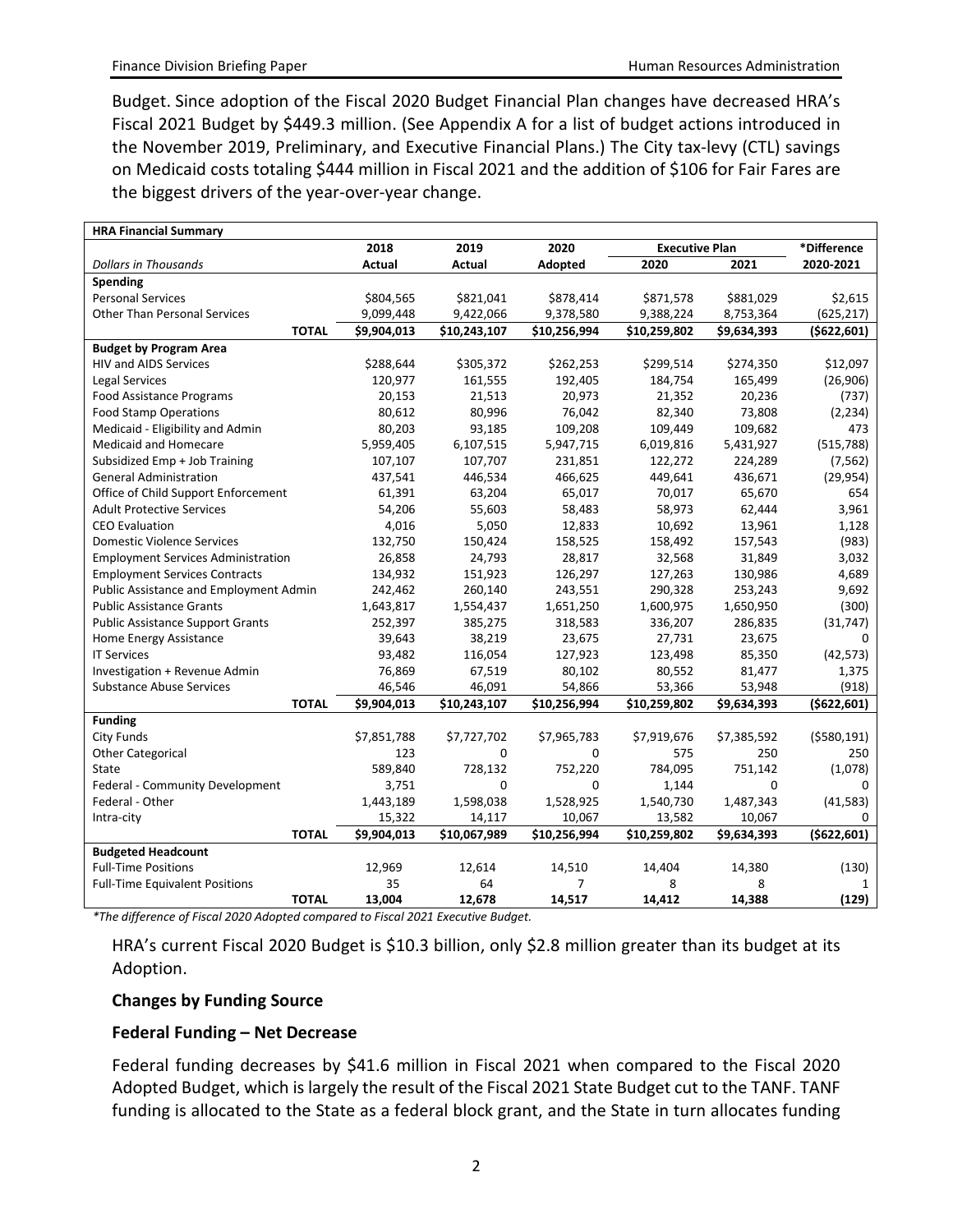to localities. New York City is now required to pay an additional five percent local share towards TANF on top of the 10 percent local share the State imposed last fiscal year, making the City's total local share 15 percent. In HRA's Executive Budget, CTL funding of \$17.7 million in Fiscal 2020 and \$35.5 million in Fiscal 2021 and in the outyears is added to make up for the loss of TANF funding. Across the Department of Social Services (DSS), which encompasses HRA and the Department of Homeless Services (DHS), the TANF cut totals \$34 million in Fiscal 2020 and \$68 million baselined.

#### **State Funding – Net Decrease**

State funding decreases by \$1.1 million in Fiscal 2021 when compared to the Fiscal 2020 Adopted Budget. Cumulatively, since the Adoption of the Fiscal 2020 Budget, State-funded new needs, other adjustments, and savings increase the Fiscal 2020 Budget by \$3.8 million due to a collection of technical funding adjustments, payments on collective bargaining agreements, and savings from insourcing information technology systems, lease adjustments, and vacancy reductions. In addition to the net increase since Adoption, there is a \$4.9 million net funding decrease from planned State funding changes that were introduced in financial plans prior to the Adoption of the Fiscal 2020 Budget.

#### **City Funding – Net Decrease**

Fiscal 2021 CTL funding decreases by \$580.2 million when compared to the Fiscal 2020 Adopted Budget or 7.3 percent of HRA's Fiscal 2021 CTL funds. Cumulatively, since the Adoption of the Fiscal 2020 Budget, CTL new needs, other adjustments, and savings decrease the Fiscal 2021 Budget by \$415.4 million. Changes made to Fiscal 2021 in the November 2019 Financial Plan and the Fiscal 2021 Preliminary Plan are detailed in Fiscal 2021 Preliminary Budget Report. The most significant prior change was the recognition of the Fair Fares program in Fiscal 2021 with CTL funding of \$106 million. The Fiscal 2021 Executive Plan adds CTL of \$35.5 million to cover the TANF cut. Reductions in CTL funding include a savings of \$72 million from shifting a Medicaid payment to the State from July to June (which is in Fiscal 2020) and a savings of \$444 million relating to the change in Federal Medical Assistance Percentage (FMAP) for New York State pursuant to the Families First Coronavirus Response Act. PEGs reduce spending by another \$48.2 million in Fiscal 2021.

#### **Significant Programmatic Changes**

Below are significant program area funding changes in Fiscal 2021 as a result of adjustments and PEGs reflected in the Fiscal 202[1](#page-3-0) Executive Plan.<sup>1</sup>

- **Medicaid and Homecare.** The Fiscal 2021 Budget for this program area decreases by \$515.8 million when compared to the Fiscal 2020 Adopted Budget, primarily due to a \$72 million dollar timing shift in the City's Medicaid payments to the State from Fiscal 2021 to Fiscal 2020 and an additional \$444 million in Medicaid savings the City is projected to receive from COVID-19 federal relief legislation. The budget drop does not indicate a change in service levels.
- **Public Assistance Support Grants.** The Fiscal 2021 Budget for this program area decreases by \$31.7 million when compared to the Fiscal 2020 Adopted Budget. Most of this drop is due to

<span id="page-3-0"></span><sup>&</sup>lt;sup>1</sup> For further details on significant changes made to Fiscal 2021 in the November 2019 Financial Plan and the Fiscal 2021 Preliminary Plan, or planned changes from prior fiscal years, see the Fiscal 2021 Preliminary Budget Report.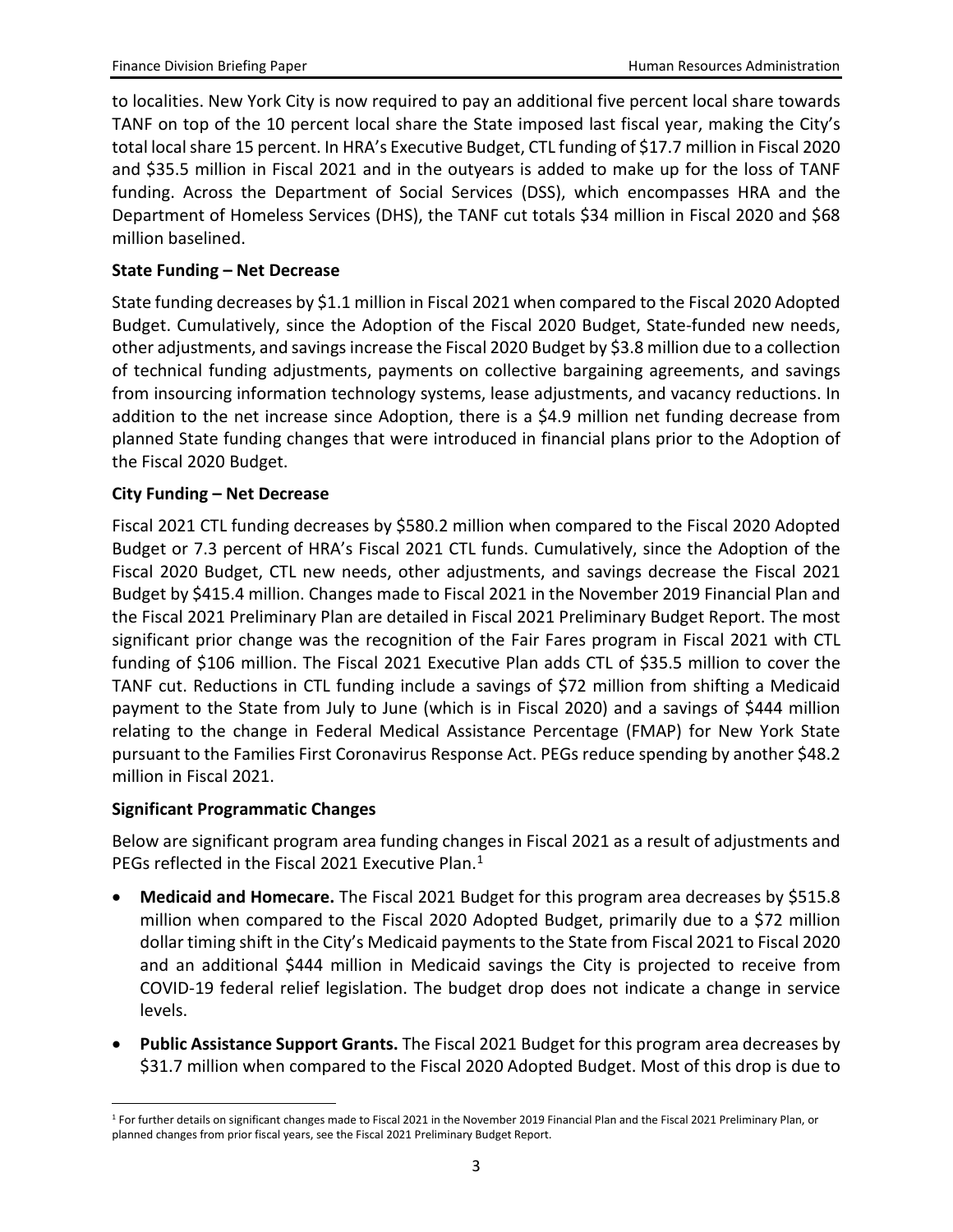a one-year cut to the supportive housing program. The Executive Plan cuts \$20 million in Fiscal 2021 relating to delays in opening new supportive housing sites, the number of units planned is not impacted. The remaining budget in Fiscal 2021 for supportive housing is just \$438,054.

- **General Administration.** In Fiscal 2021, General Administration spending decreases by \$30 million when compared to the Fiscal 2020 Adopted Budget, nearly all of which is related to adjustments and PEGs reflected in the Fiscal 2021 Executive Budget. HRA expects to reduce spending on leases, on the IDNYC program, and Adult Protect Services. The PS budget will be lowered by eliminating vacant positions.
- **Legal Services.** The Fiscal 2021 Budget for this program area decreases by \$26.9 million when compared to the Fiscal 2020 Adopted Budget. For Fiscal 2021 the budget does not include discretionary programs and it reduces support for the access to counsel program. An increase for legal service contracts related to pay parity partially offset the reductions.
- **Public Assistance and Employment Administration.** The Fiscal 2021 Budget for this program area increases by \$9.7 million when compared to the Fiscal 2020 Adopted Budget. There were increases of \$2.4 million scheduled for Fiscal 2021 in financial plans prior to the Adoption of the Fiscal 2020 Budget and increases of \$7.3 million made in financial plans since the Adoption of the Fiscal 2020 Budget. There is a net increase of \$3.4 million from adjustments reflected in the Fiscal 2021 Executive Plan that relate to a collection of technical adjustments, budget re-estimates, and non-programmatic PEGs.

# New in the Executive Plan

The Executive Plan introduces changes that reduce HRA's Fiscal 2021 Budget by \$562.2 million. An overall CTL decrease of \$526 million in Fiscal 2021 results from the TANF funding replacement that adds \$35.5 million, PEGs that cut \$48.2 million, Medicaid reductions of \$516 million, and other adjustments that add \$2.7 million. There are no new needs introduced to support new or expanded services that would strengthen the City's social safety net programs, as the Council called for in the Fiscal 2021 Preliminary Budget Response. The adjustments made also do not accurately reflect the impact of COVID-19 on HRA's budget. The Plan changes are described by category below.

#### **New Needs**

• **State Budget TANF Reduction.** The enacted Fiscal 2021 State Budget requires the City to cover an additional five percent of the Family Assistance portion of the federal TANF block grant, which is a \$68 million annual loss in State TANF funding to the City. Notably, this is in addition to the 10 percent cost shift the State imposed on the City last year totaling \$125 million annually, bringing the City up to a 15 percent cost share or \$193 million each year. This funding stream primarily impacts HRA and DHS, and DSS uses this funding mainly for CA and family homeless shelters. The City's backfill of the loss in State funding was distributed proportionately across both agencies based on each agency's total amount of TANF funding. HRA's share of the TANF cut to the City is \$17.7 million in Fiscal 2020 and \$35.5 million in Fiscal 2021 and the outyears.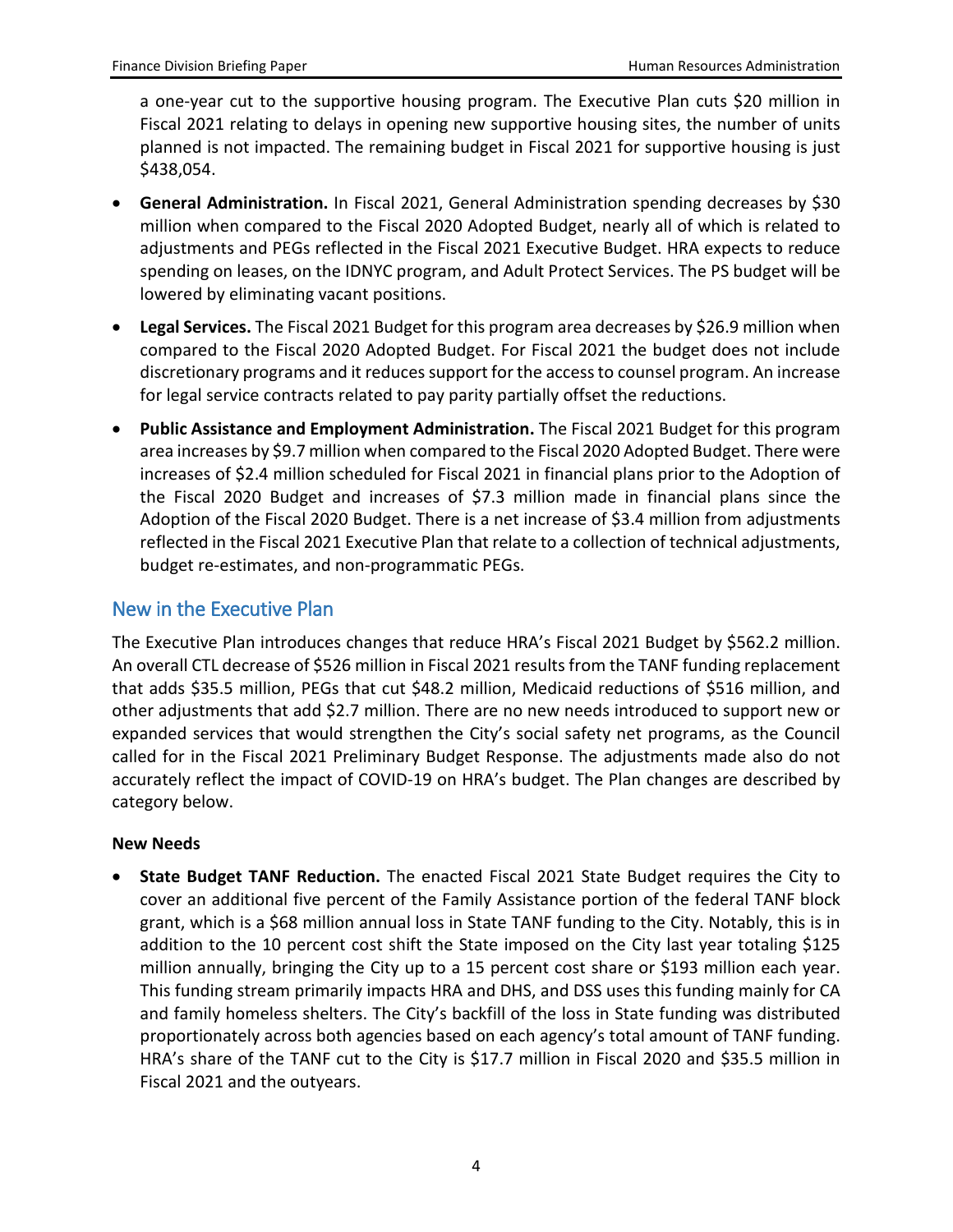• **State Budget TANF-FFFS.** The Enacted Fiscal 2021 State Budget increased the locality threshold of Flexible Fund for Family Services (FFFS) spending for preventive services necessary to be able to claim State child welfare reimbursement. This change relates to child protective services that are provided by the Administration for Children's Services (ACS). The measure shifts costs from the State to the City, starting in the City's Fiscal 2020, and requires the City to spend \$14 million annually for services previously paid for with FFFS funds. FFFS is a capped allocation shared between DSS and ACS, and as a result of the changes in the enacted State budget, a portion of the FFFS allocation will need to be shifted from HRA to ACS. As the City's social services agency, TANF-FFFS is allocated to HRA and funding is then transferred to ACS based on what is reimbursable by the State for child welfare services. Thus, the CTL backfill to cover the reduction is also reflected in HRA. The Executive Plan backfills the \$14 million in FFFS funding in Fiscal 2022 and in the outyears. Adjustments were not made in the Executive Plan for Fiscal 2020 and 2021 because the City is negotiating with the State to use \$7 million in Fiscal 2020 funding and \$14 million in Fiscal 2021 funding previously designated for the Department of Youth and Community Development (DYCD). Typically, FFFS is used for DYCD summer youth employment programs but since they have been cancelled for the summer of calendar year 2020 due to COVID-19, the City designated the funding to eligible HRA employment programs instead.

#### **PEGs**

The majority of the PEGs listed below relate to adjustments of program budgets to be more accurate, underspending related to the COVID-19 pandemic, and the realization of prior year revenues. Of concern, are two PEGs relating to rollout delays in vital programs that help lowincome City residents stay or become stably housed. Additionally, while HRA did reflect a vacancy reduction, it was only a small fraction of the actual vacancies across the agency.

- **Fair Fares Underspending.** In the Executive Plan, HRA recognizes savings of \$65.5 million in Fiscal 2020 for underspending in the Fare Fairs transit subsidy program due to participant enrollment levels that were below initial projections, and the decrease in benefit utilization due to COVID-19. Based on an 85 percent drop in usage HRA observed in late March, the agency estimated spending for the remainder of the Fiscal 2021. According to HRA, actual spending in the program for Fiscal 2020 through March was \$22.6 million. The Fiscal 2020 Adopted Budget for this program area was \$106 million. Notably, no adjustments were made to the Fiscal 2021 Budget, which remains at \$106 million.
- **Prior Year Revenue Realization.** In the Executive Plan, HRA recognizes \$50 million in State and federal revenue for Fiscal 2020 relating to the agency's reconciliation with the State on several prior years of Medicaid reimbursements and admin cap waiver payments related to a savings project from the early 2000s that the States owes to the City. The State makes annual partial payments to City to pay off the debt and there are no open receivables for the revenue that is realized.
- **Supportive Housing Delay.** In the Executive Plan, HRA recognizes \$20 million in savings in Fiscal 2020 for delays in opening new supportive housing sites under the New York City 15/15 Supportive Housing Plan. The number of units planned is not impacted, this is just a rollout delay. As permanent, affordable housing is a Council priority, this delay in new supportive housing units coming online is an area of concern.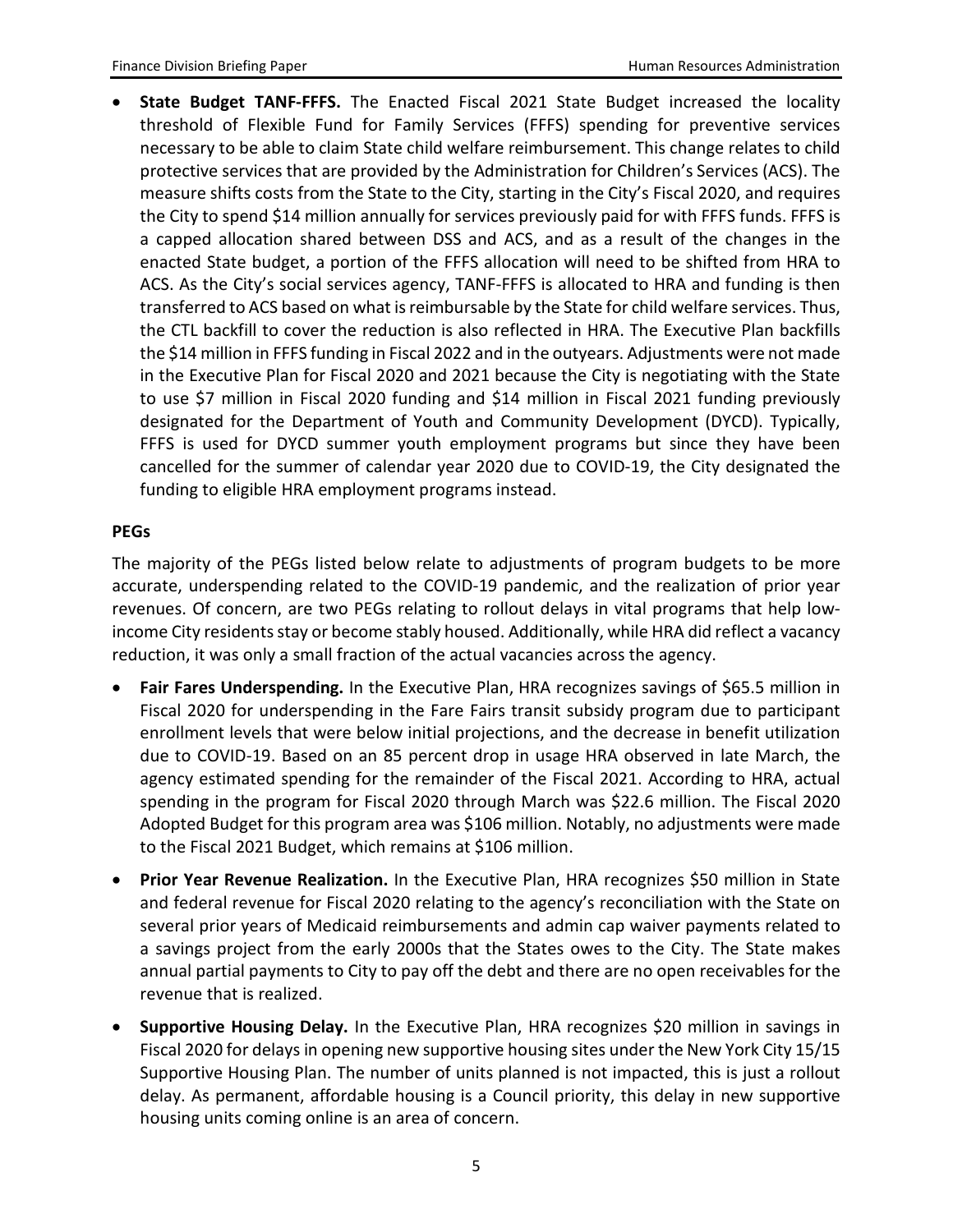- **Access to Counsel Rollout Delay.** In the Executive Plan, HRA recognizes savings of \$11.5 million in Fiscal 2020 and \$8.5 million in Fiscal 2021. The savings relates to a two-year delay in hiring new lawyers due to the difficulty contracted providers have had in filling positions. Ensuring low-income tenants have the legal support they need to remain permanently housed is a Council priority and this delay in expanding access to legal services is an area of concern.
- **Employment Program Rightsizing.** In the Executive Plan HRA recognizes a savings of \$1 million for Fiscal 2020 and \$6 million for Fiscal 2021 and in the outyears relating to six-month subsidized job program. Placements in this program are made for HRA clients in the Department of Sanitation (DSNY), the Department of Parks and Recreation (Parks), the Department of Citywide Administrative Services (DCAS). The reduction reflected in Fiscal 2020 relates to a decrease in the number of slots filled during the pandemic. The baseline reduction relates to rightsizing based on historical program participation and re-optimization of the number of slots available across DSNY, Parks, and DCAS.
- **Employment Program Underspending.** In the Executive Plan HRA recognizes a savings of \$5.3 million in Fiscal 2020 for underspending in job training programs due to the COVID-19 pandemic. The HRA employment programs place clients in subsidized positions at DSNY and Parks, for the Parks Opportunity Program. Those who were enrolled in the program prior to the pandemic are still being paid and some may be working on a modified schedule. The agency has stopped making new referrals during the pandemic, which has generated this savings.
- **Vacancy Reduction Savings.** In the Executive Plan, HRA recognizes CTL savings of \$4.7 million for Fiscal 2020 and Fiscal 2021, decreasing to \$2.2 million in Fiscal 2022 and in the outyears. There is also an accompanying reduction for Fiscal 2020 and Fiscal 2021 in State funds of \$2.4 million and \$2.8 million in federal funds. The City eliminated 157 vacant positions for Fiscal 2020 and Fiscal 2021, and 57 positions for Fiscal 2022 and in the outyears. These positions are spread across the agency's various program areas, and HRA will allocate them to specific areas in a future financial plan (notably, this adjustment may occur after Adoption). The reduction is greater in Fiscal 2020 and Fiscal 2021 due to the citywide hiring freeze. None of the baselined vacancy reductions are front-line staff and all are in administrative support and clerical roles. HRA has historically had significant vacancies, across several program areas, when comparing budgeted positions to actual headcount. The Fiscal 2020 Adopted Budget included a budgeted headcount of 14,510 but, actuals as of April 2020 reflected only 12,417 positions were filled, with 2,093 open positions or over 14 percent in vacancies. The Council has repeatedly called on HRA to take vacancy reductions and to align the budget more closely to actual headcount but a baseline headcount reduction of just 57 positions, or under three percent of current vacancies, was included in the Executive Plan.
- **Three Quarter Housing Services Rightsizing.** A savings of \$1.5 million in Fiscal 2020 and \$3.3 million in Fiscal 2021 is recognized for services provided to former three-quarter housing tenants. The agency's three-quarter housing taskforce is not identifying as many new sites as they had in the early years of the taskforce, and, thus, there are fewer new people identified who need housing placements and support services. The savings also eliminates 20 positions in Fiscal 2020 and in the outyears and will be eliminated through existing vacancies and attrition.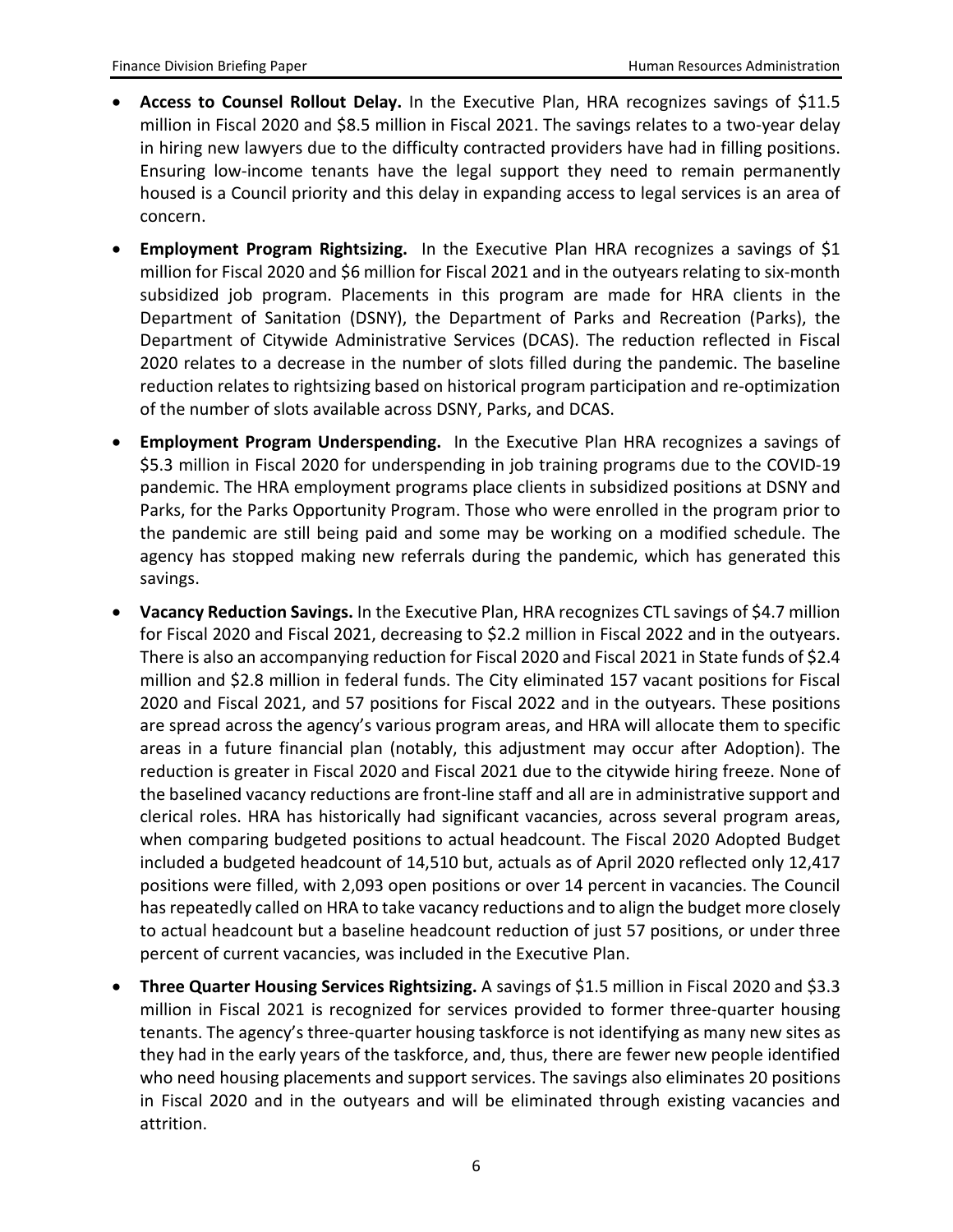- **Subsidized Transit Underspending.** A savings of \$3 million in Fiscal 2020 and Fiscal 2021 is recognized in the Executive Plan for subsidized transit benefits provided to HRA's CA clients. Due to the COVID-19 pandemic, job search activities, in-person education programs, and inperson appointment requirements for CA clients have been waived temporarily – these changes are expected to continue into Fiscal 2021. Since the implementation of the changes in March 2020, the agency's spending on subsidized MetroCards for clients has decreased and a similar decrease in spending is anticipated to continue into the beginning of Fiscal 2021. Depending on when CA requirements are reinstated, HRA may need to make further adjustments in future financial plans.
- **Indirect Rate Underspending.** A savings of \$2 million in Fiscal 2020 is recognized in the Executive Plan for underspending on the non-profit indirect rate initiative. In the November 2019 Financial Plan, \$5.5 million was baselined for HRA starting in Fiscal 2020. Savings for the initiative have been reflected across multiple agencies in the Executive Plan. The adjustment aligns the budget with actual indirect rate adjustments submitted by providers and the savings reflect the unallocated amount for providers who did not yet submit their paperwork to be approved for a revised rate.
- **Low Wage Worker Support Correction.** A savings of \$2 million in Fiscal 2020 is recognized in the Executive Plan to correct a double entry that was made by mistake for the Council-funded Low Wage Worker Support Initiative in a prior financial plan. This savings now aligns the total for this initiative with what was allocated by the Council.
- **IDNYC Rightsizing.** A savings of \$500,000 in Fiscal 2020 growing to \$1.4 million in Fiscal 2021 and in the outyears is included in the Executive Plan for administrative savings related to the hiring freeze, elimination of vacant positions, and to right-size the program's budget, which has had surplus over the past few years.
- **Adult Protective Services Outsourcing Savings.** In the Executive Plan, HRA recognizes \$254,714 in Fiscal 2021 and \$1 million in Fiscal 2022 and in the outyears in CTL savings. There is an accompanying reduction in State funding of \$244,725 in Fiscal 2021 and \$1 million in Fiscal 2022 and in the outyears. This savings relates to the transitioning of protective services currently provided by City staff to contracted providers, which includes home investigations based on referrals. While the City will save money by contracting out these services, there will be no reduction in the level of service provided to clients. The agency is currently working on a Request for Proposal to release to solicit bids. The City also eliminates 17 positions in Fiscal 2021 and 39 positions in Fiscal 2022 and in the outyears. The agency will not lay off any employees and will take these reductions through attrition and existing vacancies.
- **Public Engagement Unit Savings.** In the Executive Plan, HRA recognizes a savings of \$1 million in Fiscal 2020 and Fiscal 2021 relating to the hiring freeze, existing vacancies, and to right-size the unit's media campaign budget.

#### **Significant Other Adjustments**

• **Federal Medicaid Reimbursement.** The Executive Plan reflects a decrease in Fiscal 2021 of \$444 million in HRA's budget relating to part of the City's portion of State savings on Medicaid costs. The Families First Coronavirus Response Act was enacted on March 18, 2020 in response to the COVID-19 pandemic. The act provides a 6.2 percent increase in federal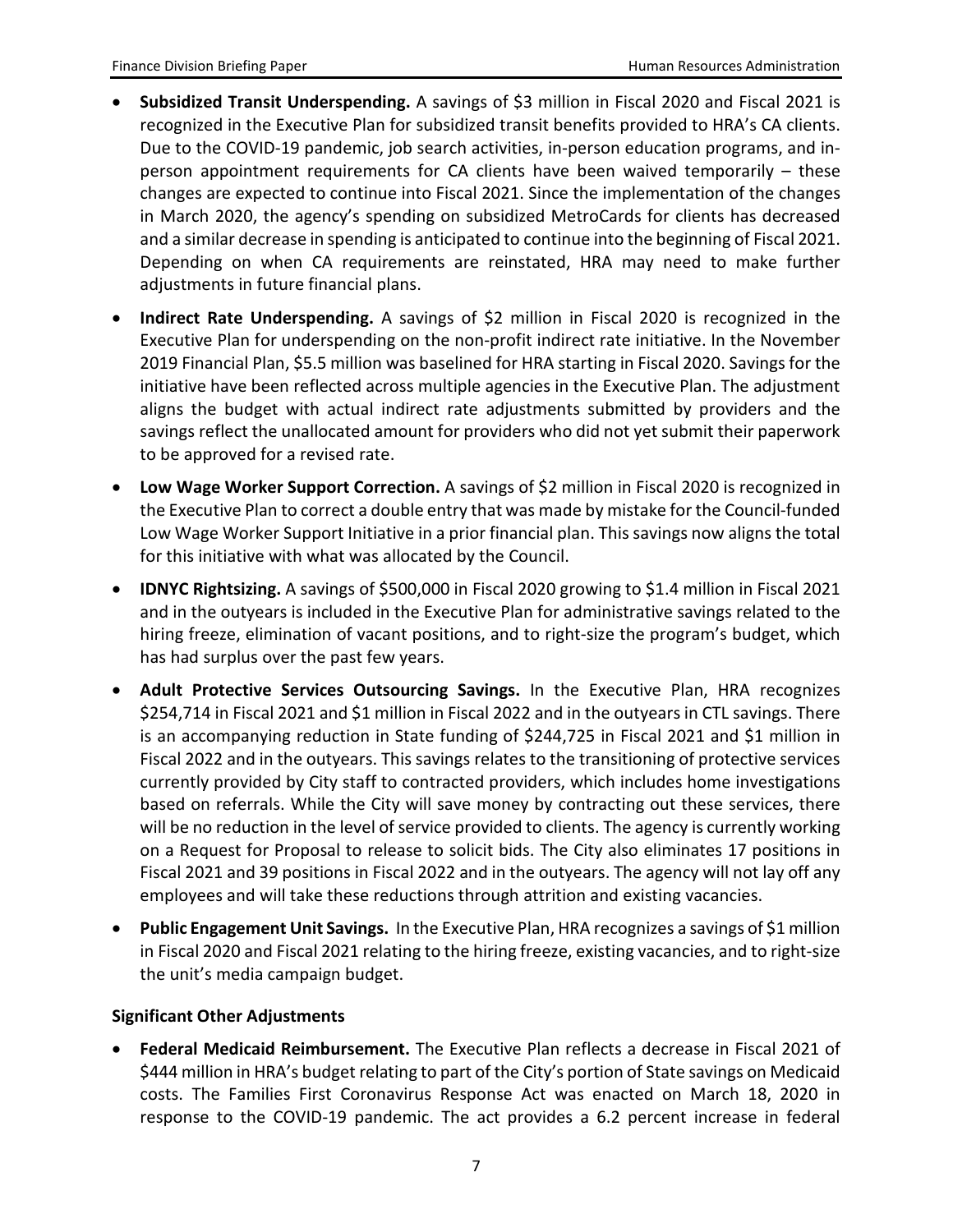matching funds, known as FMAP, to States who meet the eligibility criteria, for most Medicaid enrollees, during the emergency period. Using State Fiscal 2020 Financial Plan data, the Office of Management and Budget (OMB) estimated the proportion of the State's additional COVID-19 FMAP savings that would be passed down to localities. The City has yet to receive this funding but will begin to realize savings once the FMAP adjustment is put into effect. At that point the City will see reductions in the amounts of its Medicaid payments to the State. OMB is working with the State to finalize how FMAP savings will be disbursed to the City. In addition to the savings allocated to HRA's budget in Fiscal 2021, the Executive Plan reflects savings of \$498 million for Fiscal 2020 relating to costs previously covered by CTL. These savings are unrestricted funds and provide general budget relief to the City.

- **State Medicaid Payment Timing Adjustment.** The Executive Plan reflects an increase in Fiscal 2020 of \$72 million and a decrease of the same amount in Fiscal 2021. This is an adjustment to the timing of a City payment to the State for the City's local share of Medicaid benefit costs. In fiscal years that are leap years, the City is required to make 53 weekly payments instead of the typical 52. This particular payment will be made in June of 2020, rather than in July of 2020, so an adjustment was required as the timing change crosses over two fiscal years.
- **Office of Economic Opportunity Adjustments.** The Office of Economic Opportunity (OEO) is baselined in the City's miscellaneous budget and funding and headcount is moved to the respective agencies impacted in each Executive Plan. The Fiscal 2021 Executive Plan reflects \$185,000 in savings to HRA in Fiscal 2020 and adds \$11.8 million in Fiscal 2021. Additionally, the Executive Plan reflects an accompanying increase of 7 positions for Fiscal 2021.
- **HOME TBRA Decrease.** The HOME Investment Partnerships Program's Tenant Based Rental Assistance Program (HOME TBRA) is a federal rental assistance program funded by the Department of Housing and Urban Development (HUD) and administered in the City by HRA in conjunction with the Department of Housing Preservation and Development (HPD). HRA HOME TBRA helps eligible families in shelter and chronically street homeless people afford the cost of rent. Households generally pay 30 percent of their adjusted income toward rent for an approved apartment and HRA HOME TBRA rental assistance covers the rest. The application period for new applicants closed on September 3, 2015. HRA placed all applications into a lottery and after all 1,200 slots were assigned the remaining applicants were placed on a waiting list and are contacted as there are new openings in the program. HRA's baseline budget for this program is \$18.5 million. The Executive Plan reflects a decrease of \$10 million in Fiscal 2020 because HRA has been having a hard time placing clients in the HOME TBRA program due to its strict eligibility criteria. As HRA has had difficulty making new placements, the existing funding largely goes towards those already enrolled in the program. HPD will utilize this federal grant for other eligible programs administered by that agency.
- **Additional Other Adjustments.** As part of an ongoing savings program, the City looked across leases held at all agencies and determined if, and where, improvements could be made to the overall contracting and lease management process. Additionally, after reassessing the current level of office space needs within the agency, HRA adjusted lease contracts accordingly to reflect the agency's reduction or combination of space and any additional payments required. In the Fiscal 2021 Executive Plan, for both efforts combined, HRA realizes savings of \$4.5 million in Fiscal 2021 and an increase in funding of \$4.5 million in Fiscal 2022 and in the outyears. The Executive Plan reflects the inflow of \$3 million in federal funding for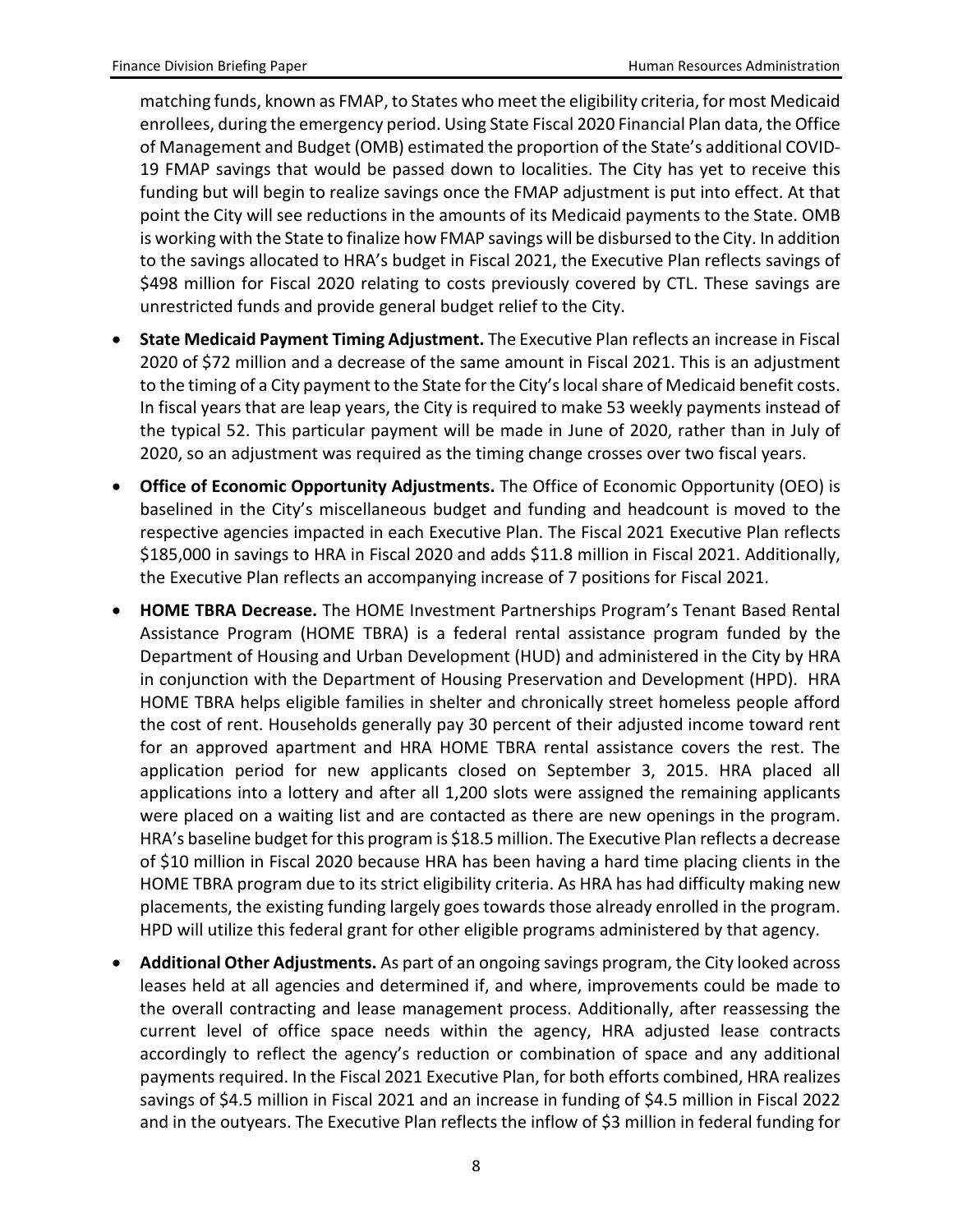the Home Energy Assistance Program that assists low-income City residents with heating and cooling costs. This federal grant is calculated and added annually in each Executive Plan. Lastly, the Executive Plan reflects an increase of \$1.6 million in Fiscal 2020, \$2.5 million in Fiscal 2021, and \$2.8 million in Fiscal 2022 and in the outyears for payments related to collective bargaining agreements. Agreements include electricians and Communication Workers of America 1180 (CWA 1180). HRA employees in CWA 1180 include Administrative Managers and non-managerial Principal Administrative Associates.

# COVID-19 Expenditures, Response, and Budget Risks

In response to the pandemic, HRA has requested several waivers from the State related to benefits programs. Additionally, HRA has worked with State partners on the State's requests for federal waivers. Several waivers have been granted to adjust administrative processes and client requirements during the pandemic, easing benefits application and administration for both the agency and clients. HRA has redeployed significant staff across various program areas to assist with the dramatic increase in new CA and Supplemental Nutrition Assistance Program (SNAP)

applications. As shown in the adjacent table, as of April 30, 2020, a total of 1,503 people have been temporarily redeployed to help manage the increase in new benefits applications. Of this total, 773 people have been redeployed to CA, 559 people have been redeployed to SNAP, and an additional 171 people have been redeployed to indexing the documents submitted with online benefit applications. This is in addition to the existing headcount in these areas from prior to the pandemic of 1,801 positions for CA and 1,128 positions for SNAP. Approximately 65 percent of the agency's staff has been converted to working remotely and HRA has provided these employees with the requisite technology, endeavored to ensure data security measures are in place to protect clients and employees, and has provided necessary employee training.

| HRA COVID-19 Redeployments as of April 30, 2020 |                          |                  |  |  |  |  |
|-------------------------------------------------|--------------------------|------------------|--|--|--|--|
| <b>Original Job Function</b>                    | Redeployment             |                  |  |  |  |  |
|                                                 |                          | <b>Headcount</b> |  |  |  |  |
| <b>External Affairs/IDNYC</b>                   | CA                       | 90               |  |  |  |  |
| <b>Homeless Prevention</b>                      | CA                       | 50               |  |  |  |  |
| Administration                                  |                          |                  |  |  |  |  |
| Office of Program Accountability                | CA                       | 297              |  |  |  |  |
| <b>Fair Fares</b>                               | CA                       | 144              |  |  |  |  |
| <b>Fair Hearing</b>                             | CA                       | 60               |  |  |  |  |
| <b>Career Services</b>                          | CA                       | 101              |  |  |  |  |
| Finance                                         | CA                       | 31               |  |  |  |  |
|                                                 | <b>CA Subtotal</b>       | 773              |  |  |  |  |
| Medicaid                                        | <b>SNAP</b>              | 208              |  |  |  |  |
| <b>Child Support Services</b>                   | <b>SNAP</b>              | 185              |  |  |  |  |
| Fair Hearing / Training                         | <b>SNAP</b>              | 65               |  |  |  |  |
| <b>Other City Agencies</b>                      | <b>SNAP</b>              | 101              |  |  |  |  |
|                                                 | <b>SNAP Subtotal</b>     | 559              |  |  |  |  |
| Medicaid                                        | Indexing                 | 20               |  |  |  |  |
| Fair Hearing / Training                         | Indexing                 | 42               |  |  |  |  |
| Human Capital Management                        | Indexing                 | 10               |  |  |  |  |
| <b>Fair Fares</b>                               | Indexing                 | 6                |  |  |  |  |
| Child Support                                   | Indexing                 | 92               |  |  |  |  |
| Finance                                         | Indexing                 | 1                |  |  |  |  |
|                                                 | <b>Indexing Subtotal</b> | 171              |  |  |  |  |
| <b>Total Redeployments</b>                      |                          | 1,503            |  |  |  |  |

*Source: HRA*

Despite the dramatic increase in unemployment and the stark economic impact of COVID-19 witnessed to date, no new funding is added in the Executive Plan for HRA for COVID-19 expenditures or the impact of the pandemic. Additionally, there are no baseline changes reflected. Given the impact the pandemic has already had and is likely to continue to have for some time, the demand for a multitude of HRA programs will continue to grow due to increased rates of unemployment and public health social isolation recommendations. This impact will be felt in Fiscal 2021 and, quite likely, beyond that. Additional expenditures will certainly be needed both during the remainder of the pandemic and in the recovery period. Notably, no additional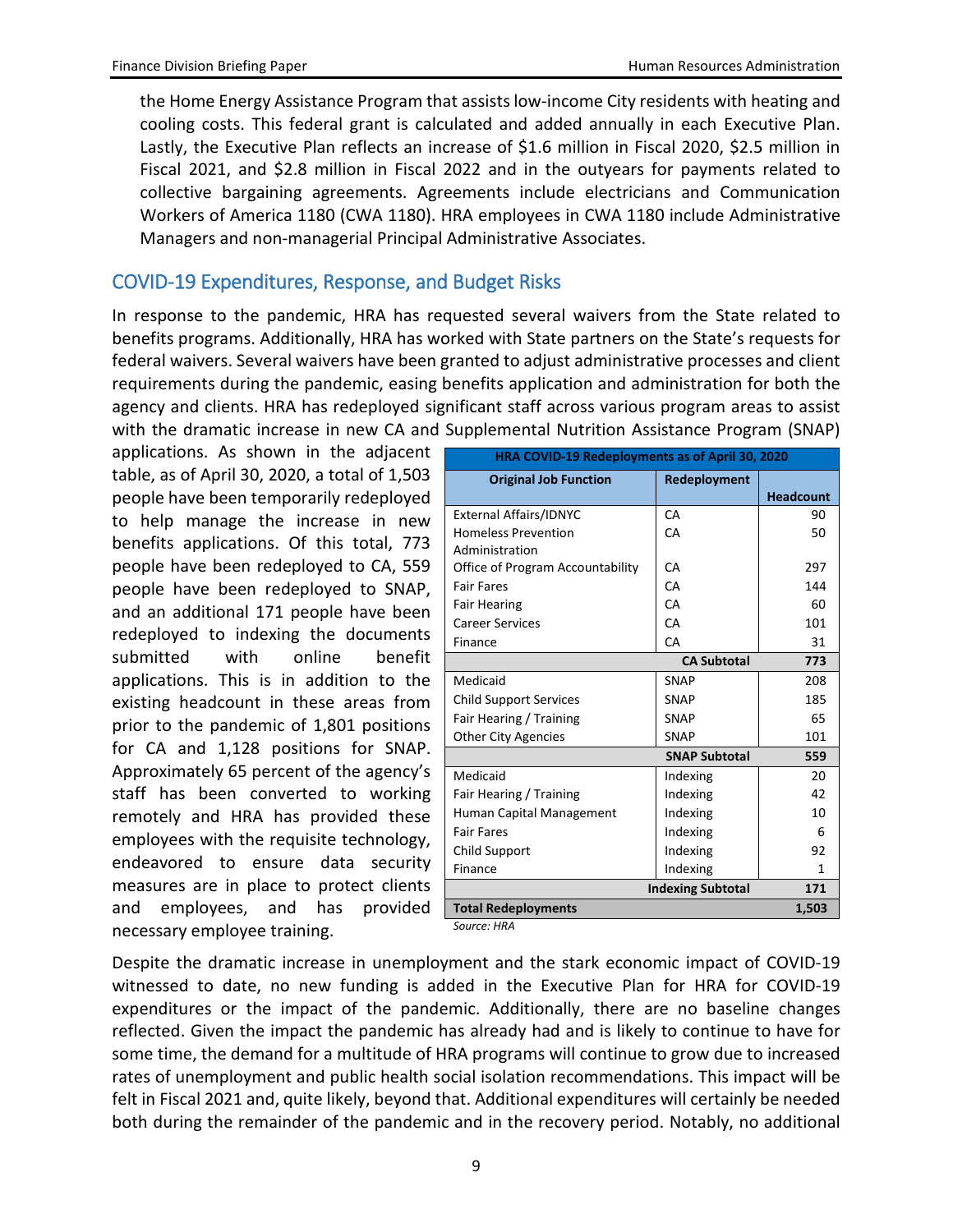funding has been added for vital safety net programs such as adult protective services, homecare services, emergency food, public assistance, domestic violence services, substance use services, child support enforcement services, home energy assistance, or client outreach and case management.

In the Executive Plan, through a technical adjustment, HRA allocates \$2 million from the General Administration program area to COVID-19 OTPS expenditures for Fiscal 2020. The net impact of this adjustment to HRA's budget is zero. As of the end of April 2020, HRA committed \$5.2 million in actual expenditures for the agency's COVID-19 response, with \$4.5 million of this amount committed for contractual services. Other commitments include supplies, data processing equipment, printing, and cleaning services. This difference, and an accurate projection of additional funding that will be necessary related to COVID-19, are yet to be reflected in HRA's budget. The Fiscal 2021 Executive Plan is inaccurate as it is not fully reflecting COVID-19 expenditures.

HRA indicated that the agency is working with OMB to estimate its COVID-19 related expenditures and will make technical adjustments in a future financial plan accordingly. Eligible expenditures include spending necessary to comply with the State Department of Health protocols or spending that is part of an approved agency plan to respond to COVID-19. Examples include personal protective equipment (PPE), food, overtime, and the cost of a provider's modified programming that is outside or above the scope of the original contract. Providers are being reimbursed for their increased spending on COVID-19 related expenses that align with revised scopes of work agreed upon by agencies and providers. OMB indicated that HRA's budget will be adjusted to reflect the receipt of COVID-19 funding from the Federal Emergency Management Agency, with the City paying for 25 percent of costs, when it is received.

In the Fiscal [2](#page-10-0)021 Preliminary Budget Response<sup>2</sup>, the Council identified food insecurity and the strength of the social safety net as key areas of concern. The Council called on the Administration to invest at least \$25 million in food pantries, to expand all City feeding programs, and to increase food allowances for all emergency housing programs. The Council's call to address food insecurity has only been partially addressed in the Executive Budget. Feeding New York<sup>[3](#page-10-1)</sup>, the Mayor's emergency food plan to address food insecurity and maintain the integrity of the City's food supply during the COVID-19 crisis, allocated \$25 million to fund emergency food providers across the City over the next few months. The funding was added to the DSNY budget and is being contracted through that agency as an emergency contract. The increase to the food allowance for emergency housing programs has not been addressed. Additionally, there was no increase to HRA's Emergency Food Assistance Program's (EFAP) baseline budget which remains at just \$20.2 million a year, less than the emergency pantry funding under the Feeding New York plan that is anticipated to be spent in just a few months.

Although the Fiscal 2021 Executive Budget is balanced, it does not accurately project revenues or spending in several areas. Overall, the Executive Plan fails to accurately budget for COVID-19 response and recovery related expenses in Fiscal 2021 and does it propose budget changes to address the increased need for social service programs, safety net benefits, or emergency food

<span id="page-10-0"></span><sup>&</sup>lt;sup>2</sup> The full response can be found at[: https://council.nyc.gov/budget/wp-content/uploads/sites/54/2020/04/Fiscal-2021-Budget-Response-](https://council.nyc.gov/budget/wp-content/uploads/sites/54/2020/04/Fiscal-2021-Budget-Response-Letter-to-Mayor-de-Blasio.pdf)[Letter-to-Mayor-de-Blasio.pdf.](https://council.nyc.gov/budget/wp-content/uploads/sites/54/2020/04/Fiscal-2021-Budget-Response-Letter-to-Mayor-de-Blasio.pdf) 

<span id="page-10-1"></span><sup>3</sup> "Feeding New York: The Plan for Keeping Our City Fed During the COVID-19 Public Health Crisis", The City of New York, April 16, 2020, *see*: [https://www1.nyc.gov/assets/home/downloads/pdf/reports/2020/Feeding-New-York.pdf.](https://www1.nyc.gov/assets/home/downloads/pdf/reports/2020/Feeding-New-York.pdf)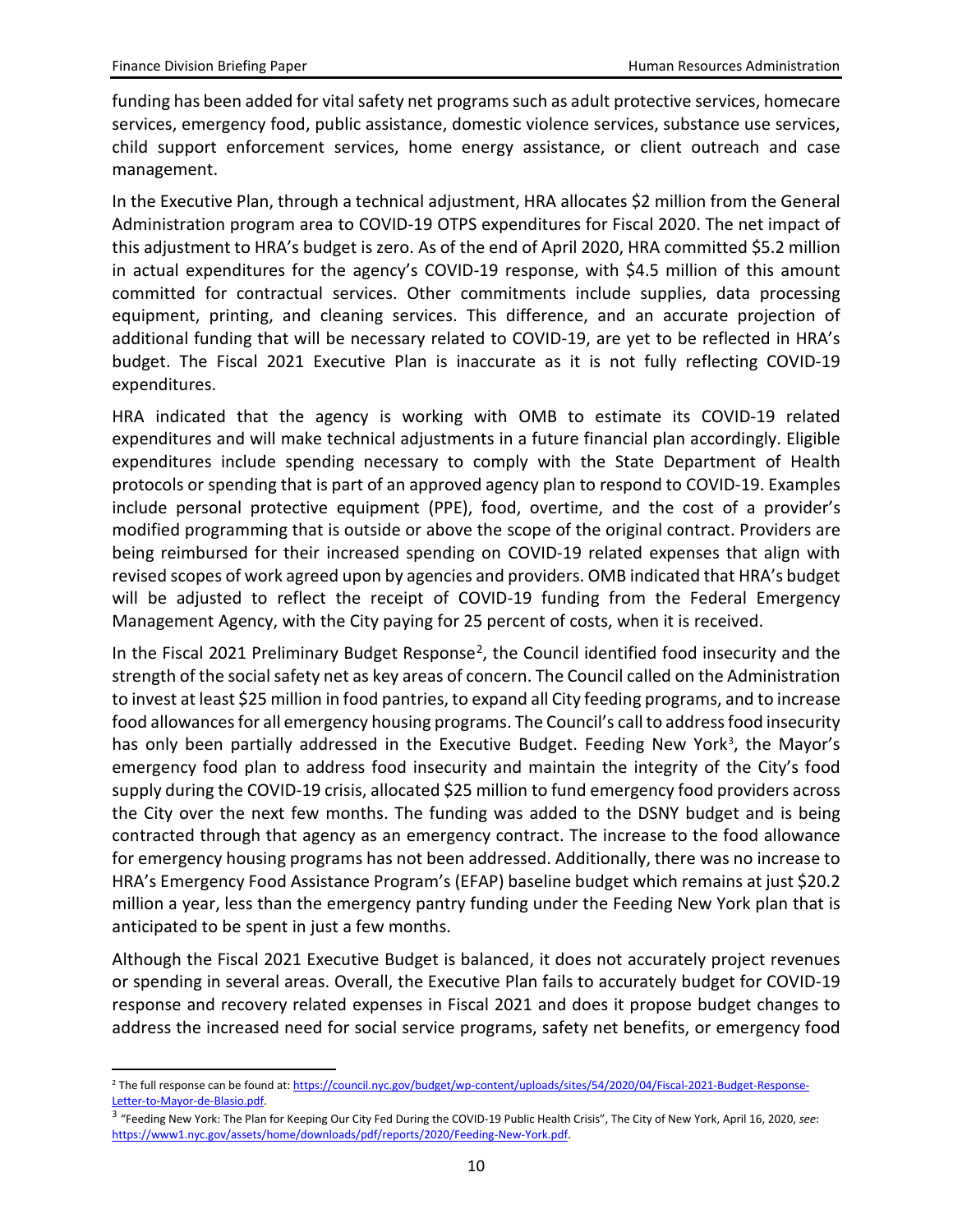programs. The impact of COVID-19 will have a long-lasting impact on the City's budget in the upcoming fiscal year, and likely beyond it, but this is not yet reflected in the Financial Plan.

#### Budget Issues

The following section details issues and concerns related to HRA's Executive Budget. In its response to the Fiscal 2021 Preliminary Budget, the Council called for changes to the budget intended to support the City's safety net programs. The following recommendations were not included in the Fiscal 2021 Executive Budget.

- **Keep New Yorkers Housed.** The Council called on the Administration to fund a robust rental voucher program, move families out of shelters into vacant units, invest in homeless street solutions, and expand anti-eviction services. Rather than expand housing programs, the Fiscal 2021 Executive Budget reduces funding for supportive housing and delays planned expansion of the program, in addition to cutting the budget for the universal access to counsel program that provides representation for tenants in housing court and again inaccurately budgets for HRA's rental assistance vouchers. According to HRA, as of February 2020, \$181.4 million was spent on vouchers this fiscal year against a proposed budget of \$191.6 million. Additionally, the maximum rent allowed under the City's rental assistance programs is much lower than the Fiscal 2020 fair market rent for apartments in the City, severely limiting the supply of affordable apartments available to voucher holders.
- **Support Human Service Providers**. The Council called on the Administration to continue to support human service providers by ensuring workers feel protected, safe, and properly compensated; that contracts reflect the increased costs associated with COVID-19; and that agencies allow flexibility in contract scope and services. HRA has indicated that they are working with providers on a one-on-one basis to assess increased costs due to the pandemic and to adjust contract scopes accordingly. At the time this report was issued, no information has been provided to the Council on the value of these budget adjustments. The Human Services Council, a network of human service providers, is seeking a commitment that the City will pay frontline human services workers incentive pay retroactively to March 23, 2020, when non-essential workers were ordered to stay home. Providers are seeking the flexibility to use contracted dollars to support staff, including incentive pay, so they can remain operational. Providers need to be able to use any available funding to make critical decisions to stay open and best serve clients, including ensuring appropriate staff levels.

#### **Additional Budget Risks**

The State Executive Budget stipulates that the State Budget Director has the authority to withhold any appropriations if State revenue drops or spending increases by one percent or more. Medicaid funding is particularly vulnerable to funding reductions. Additionally, the governor reconvened the State's Medicaid Redesign Team, called MRT II, prior to the onset of the COVID-19 crisis, to identify \$2.5 billion in reoccurring savings in the State's Medicaid program. The enacted State budget included most of the proposals put forth by MRT II, but their implementation has been delayed until after the State receives its federal COVID-19 relief. The timing of implementation, and the financial impact of these proposals to the City is still unclear. Notably, the governor has the authority to cut Medicaid spending as necessary to stay on budget – a power he has not previously exercised – a provision that could be particularly risky to the City.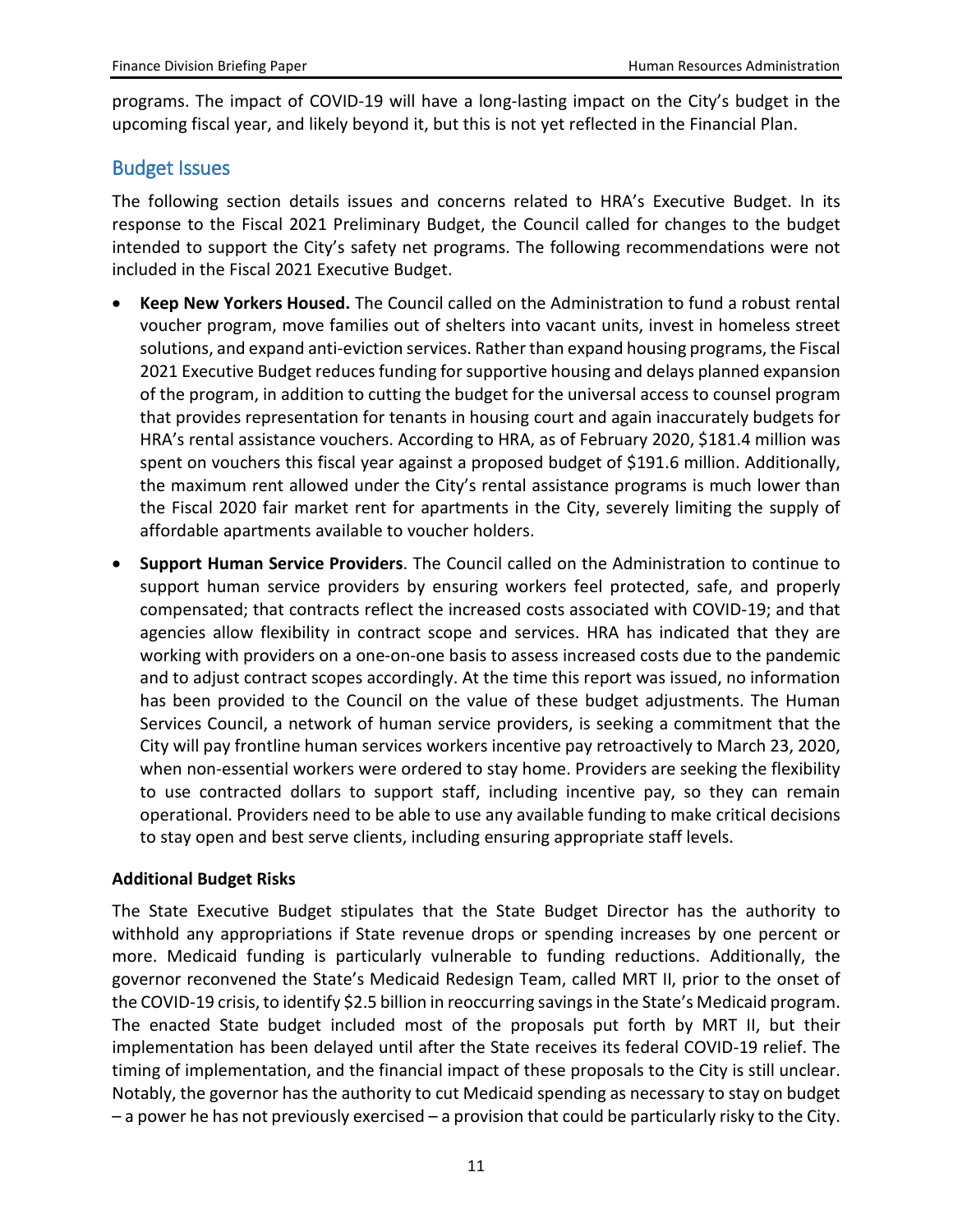The following are additional areas of concern relating to the impact of COVID-19 on low income residents in the City's and on HRA's services and programs.

- **Further State Cuts.** Given the severe decline in revenues the City and State are experiencing, additional budget cuts are very possible. Unless there is additional federal aid for the State to fill its budget gap, State spending will be reduced by an additional \$10.1 billion, with approximately \$8.2 billion in reductions in aid to localities. State school aid and Medicaid funding are particularly vulnerable to funding reductions, as they account for the majority of aid to localities. The majority of the City's Medicaid funding is in HRA's budget. Additionally, further cuts to HRA could impact social services and benefit programs that support vulnerable, low-income residents.
- **Benefits Processing and Administration.** Due to the severe economic impact of the COVID-19 pandemic, HRA has seen a significant increase in the volume of new CA and SNAP applications. Clients and advocates have reported significant wait times when calling the agency, periodic problems with the online benefits system ACCESS HRA, and confusion over rules and requirements, some of which have changed given the current circumstances. HRA has closed most of its client service centers and has converted most of the agency's staff to work from home, where possible. In the implementation of remote benefits administration to clients, HRA has had to address several challenges including technology, data security, changes to work process, and training of redeployed staff. Advocates and clients have reported delays in receipt of benefits and difficulty in getting client support. No adjustments are made in the Executive Plan to address this.
- **Undocumented Individuals.** Many of the municipal benefit programs administered by HRA, including SNAP, are not available to undocumented individuals and no provision for these vulnerable residents is made in the Executive Plan. Several recent federal actions have aimed to chip away at the country's social safety net including the Executive Rule on public charge, which became effective as of February 2[4](#page-12-0), 2020<sup>4</sup>. The rule expands the definition of public charge to penalize green card and visa applicants receiving certain public benefits including SNAP and federally-funded Medicaid.<sup>[5](#page-12-1)</sup> Prior to the onset of the pandemic, due to the rule and the fear generated by public charge and other federal actions relating to immigration, the City's emergency food network observed an increased reliance on their services by immigrants and this reliance has continued to increase exponentially due to the pandemic. As most undocumented individuals are not eligible to receive SNAP benefits, they must turn to the City's emergency food system, which is partially supported by EFAP.

# Capital Program

HRA's capital program is presented in the Executive Capital Commitment Plan for Fiscal 2020- 2024 (the Commitment Plan) and Fiscal 2021 Executive Capital Budget (the Capital Budget).

#### Fiscal 2021 Executive Capital Budget for Fiscal 2021-2024

The proposed Fiscal 2021 Capital Budget for HRA has changed minimally since the Preliminary Budget. The following graph shows the proposed Capital appropriations for Fiscal 2021 and

 <sup>4</sup> U.S. Citizenship and Immigration Services, "Final Rule on Public Charge Ground of Inadmissibility", February 24, 2020, *see*:

<span id="page-12-0"></span>[https://www.uscis.gov/archive/archive-news/final-rule-public-charge-ground-inadmissibility.](https://www.uscis.gov/archive/archive-news/final-rule-public-charge-ground-inadmissibility) 5 Center for Law and Social Policy, "Public Charge: A New Threat to Immigrant Families", October 2018, *see*:

<span id="page-12-1"></span>[https://www.clasp.org/sites/default/files/publications/2018/04/2018\\_publiccharge.pdf.](https://www.clasp.org/sites/default/files/publications/2018/04/2018_publiccharge.pdf)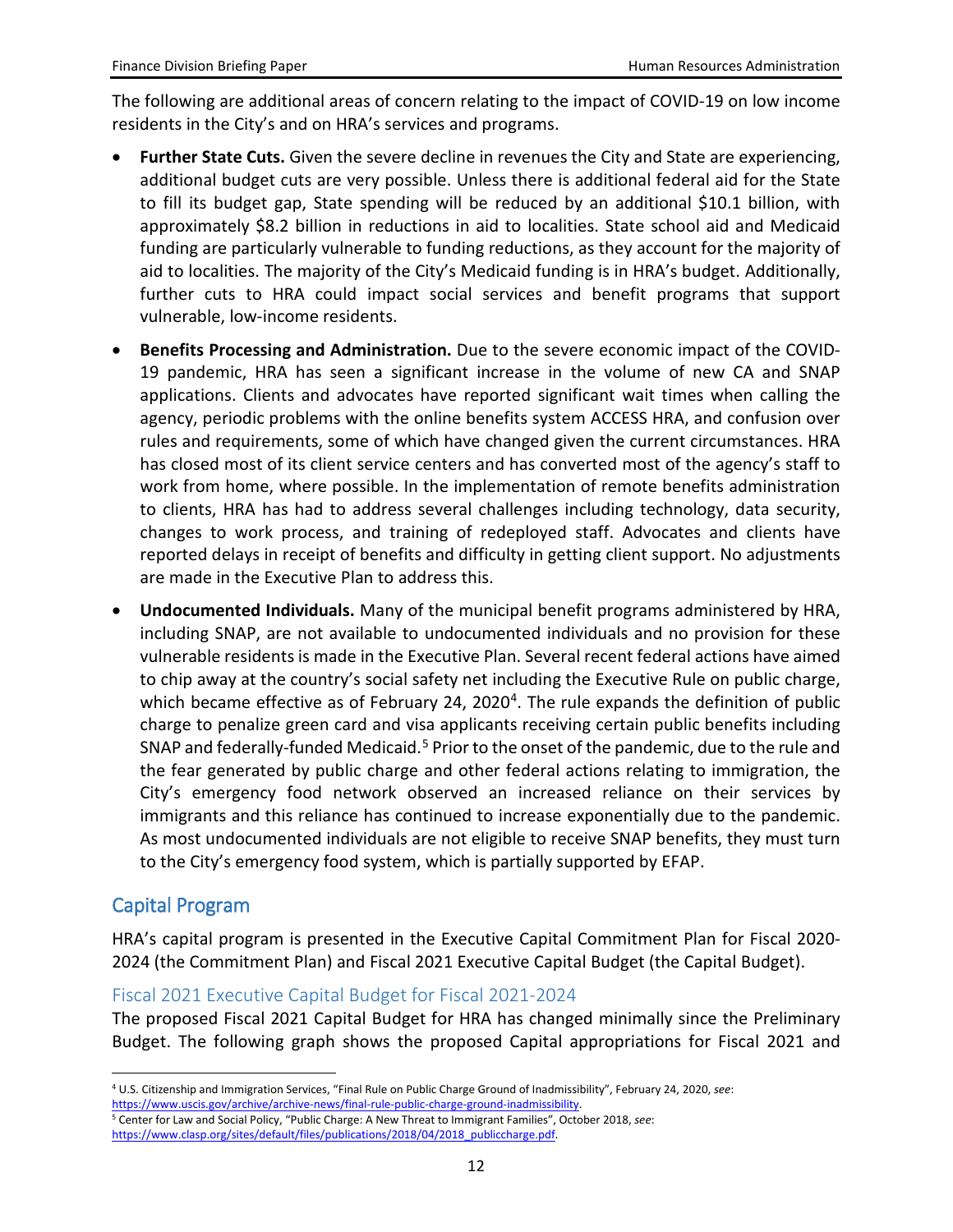projected appropriations through 2024. New appropriations introduced in the Fiscal 2020 Executive Budget total \$72.9 million, re-appropriations total \$183.4 million, and combined they total \$256.2 million. Notably, the amount of re-appropriations is quite high and the Fiscal 2021 Capital Budget is far greater than planned commitments of \$77 million, noted in the following section. The Capital Plan, discussed above, lays out the plan for spending capital resources in Fiscal 2021 and in the outyears.



#### Fiscal 2021 Executive Capital Commitment Plan for Fiscal 2020-2024

HRA's Commitment Plan includes \$329.7 million in Fiscal 2020-2024, with \$93.6 million in Fiscal 2020. This represents less than one percent of the City's total \$83.2 billion Commitment Plan for 2020-2024. HRA's Commitment Plan increased by \$5.1 million, or two percent, when compared to the Preliminary Commitment Plan. This increase reflects HRA's attempt to more accurately budget for actual commitments, as shown by projected spending in Fiscal 2021. Twenty-three percent of HRA's Commitment Plan is in Fiscal 2020, 28 percent is in Fiscal 2021, and the remaining 48 percent is spread across Fiscal 2022, Fiscal 2023, and Fiscal 2024.

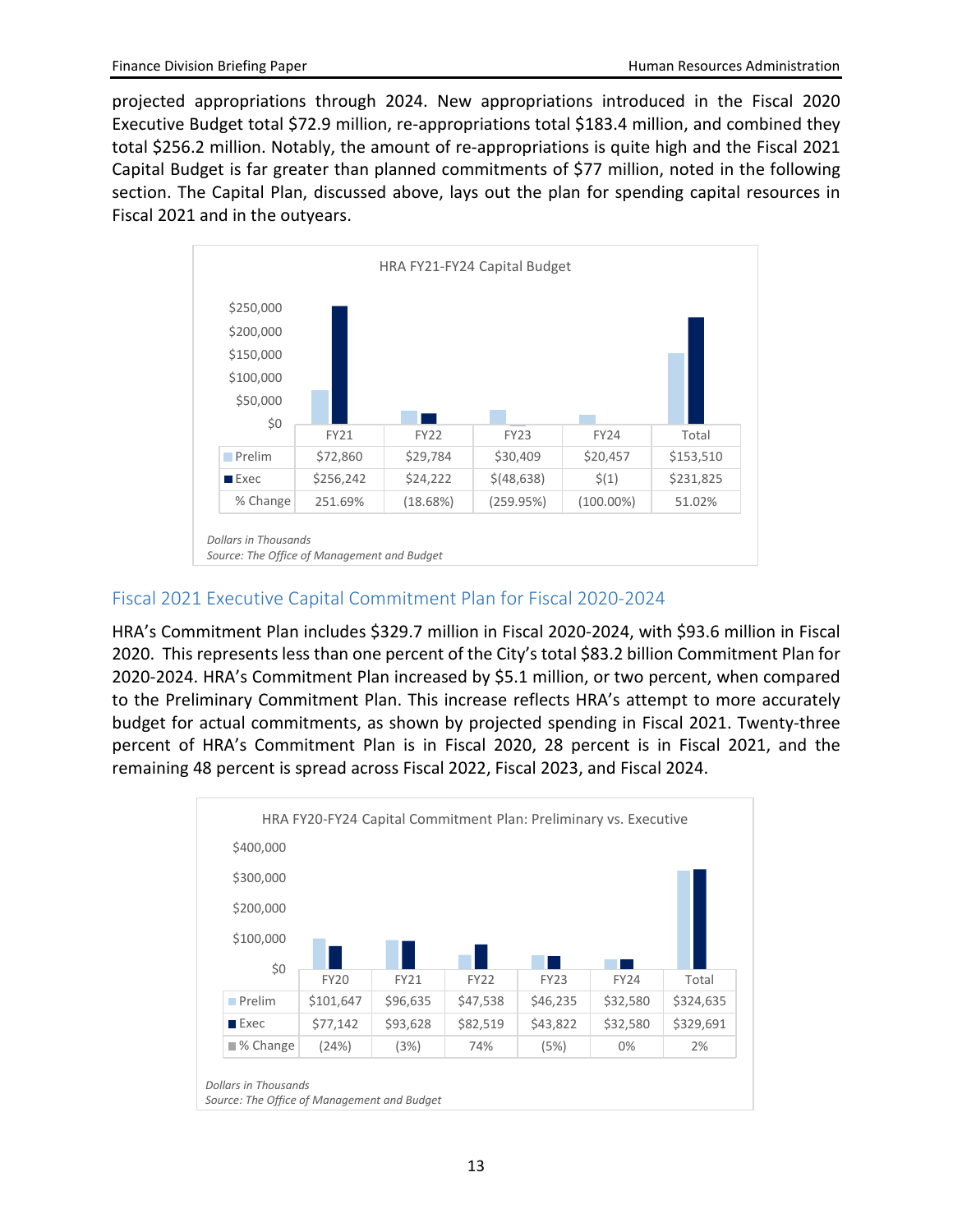#### Fiscal 2021 Executive Capital Commitment Plan Highlights

#### **Key Issues**

- There is an addition of \$5.7 million for Computer Equipment made across the five years of the Commitment Plan. Notable projects include \$3 million added for computer equipment replacement and \$2.9 million added for the Fair Fares system.
- There is a reduction of approximately \$670,000 in commitments that relates to small reductions distributed across several different budget lines for various other projects.
- Due to the COVID-19 pandemic, no significant changes have been made to the Fiscal 2021 Executive Capital Commitment Plan as compared to the Fiscal 2021 Preliminary Capital Commitment Plan.
- According to the Mayor's Message, Data and Infrastructure Upgrades and Improvements, Construction and Initial Outfitting for Citywide Facilities, and Telecommunication Upgrades and Improvements are the major areas of focus for HRA's Executive Capital Plan in the coming year. At the time of this report, due to the COVID-19 crisis, only capital contracts for projects related to COVID-19, health, life, safety, or legal mandates are being registered. The City has paused all other capital contract registrations. Some key projects currently on hold at HRA due to the pandemic include initial outfitting of 115 Chrystie Street, development of an Information Verification System, CA electronic application, Paperless Office System integration, IDNYC system upgrades, and co-location migration planning.
- Several data and infrastructure upgrade projects remain in the Commitment Plan but were moved to Fiscal 2022 and later years, where possible.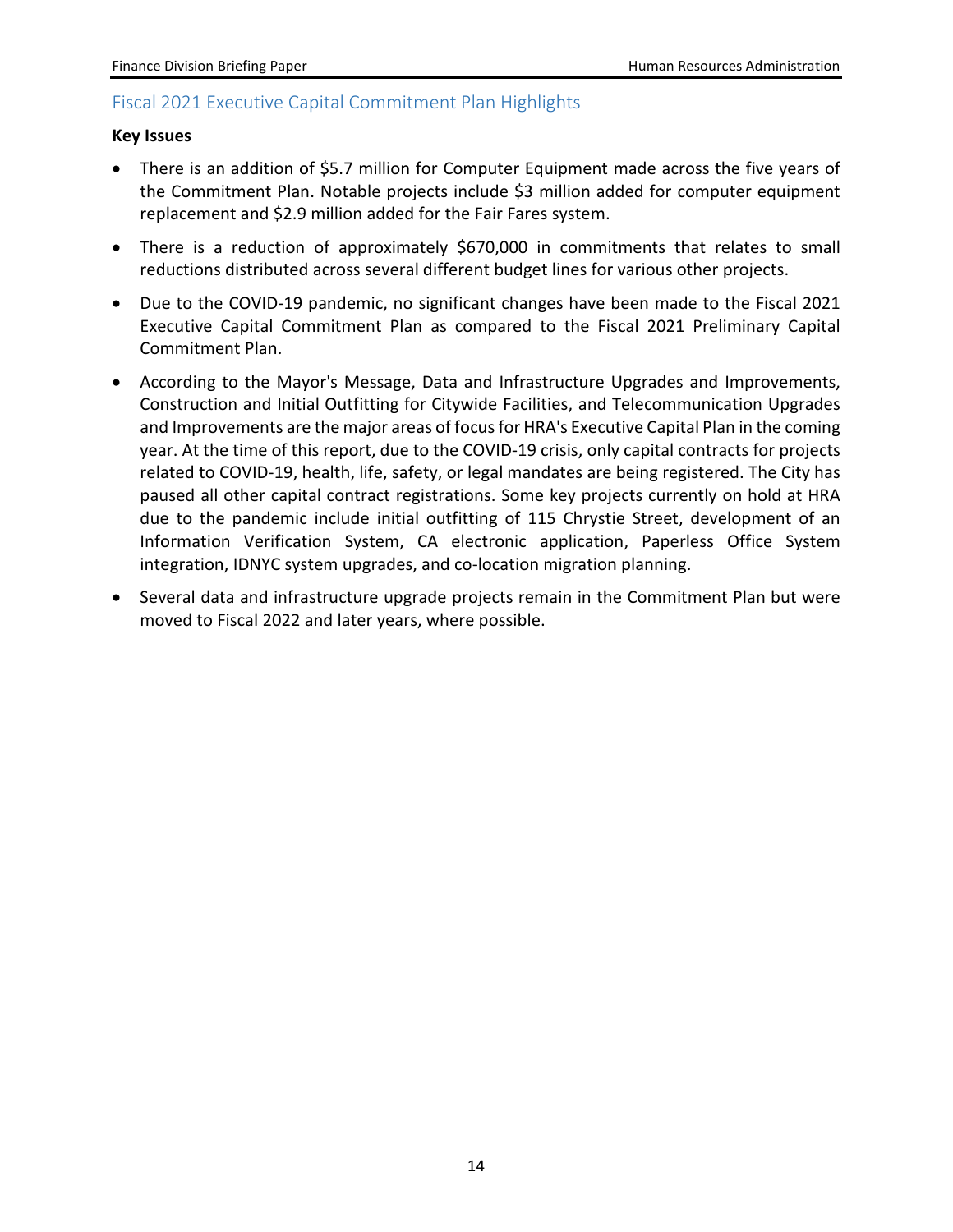# Appendix A: Fiscal 2020 Budget Actions since Fiscal 2019 Adoption

|                                               | FY 2020     |                 |              | FY 2021     |                 |              |  |
|-----------------------------------------------|-------------|-----------------|--------------|-------------|-----------------|--------------|--|
| <b>Dollars in Thousands</b>                   | City        | <b>Non-City</b> | <b>Total</b> | City        | <b>Non-City</b> | Total        |  |
| HRA Budget as of the Adopted FY20 Plan        | \$7,965,783 | \$2,291,212     | \$10,256,995 | \$7,801,015 | \$2,282,707     | \$10,083,722 |  |
| New Needs - November 2020 Plan                |             |                 |              |             |                 |              |  |
| Funding for the Indirect Cost Rate Initiative | \$5,455     | \$0             | \$5,455      | \$5,455     | \$0             | \$5,455      |  |
| Legal Pay Parity                              | 3,667       | 0               | 3,667        | 3,667       | $\mathbf 0$     | 3,667        |  |
| <b>Tenant Protection Outreach</b>             | 2,832       | 0               | 2,832        | 1,283       | 0               | 1,283        |  |
| <b>Subtotal, New Needs</b>                    | \$11,954    | \$0             | \$11,954     | \$10,405    | \$0             | \$10,405     |  |
| Other Adjustments - November 2020 Plan        |             |                 |              |             |                 |              |  |
| Adult Literacy- MOIA                          | \$1,359     | \$0             | \$1,359      | \$0         | \$0             | \$0          |  |
| <b>Agency Phone Plan Review</b>               | (36)        | (35)            | (71)         | (73)        | (69)            | (142)        |  |
| <b>Collective Bargaining Agreements</b>       | 746         | 594             | 1,340        | 999         | 782             | 1,781        |  |
| Fringe Benefits Adjustment                    | 7,000       | 0               | 7,000        | 0           | 0               | 0            |  |
| Fringe Benefits Reimbursement                 | (7,000)     | 0               | (7,000)      | $\mathbf 0$ | 0               | 0            |  |
| Solutions to End Homelessness Program         | 0           | 900             | 900          | $\pmb{0}$   | 0               | 0            |  |
| FY20 HASA MOD                                 | 0           | 2,900           | 2,900        | 0           | 0               | 0            |  |
| <b>Home Stat Staff Transfer</b>               | 166         | 0               | 166          | 166         | 0               | 166          |  |
| IT Services Insourcing                        | (1,000)     | (1,003)         | (2,003)      | (2,000)     | (2,020)         | (4,020)      |  |
| <b>Lead Testing</b>                           | 0           | 1,000           | 1,000        | $\mathbf 0$ | 0               | 0            |  |
| <b>OEO Funding Adjustment</b>                 | (559)       | 0               | (559)        | $\mathbf 0$ | 0               | $\Omega$     |  |
| Paper Check Reform                            | 0           | 0               | 0            | (4,700)     | 0               | (4,700)      |  |
| Realization of State and Federal Revenue      | 0           | 12,103          | 12,103       | 0           | (338)           | (338)        |  |
| <b>Technical Adjustments</b>                  | (22)        | (60)            | (82)         | 13          | $\Omega$        | 13           |  |
| YMI Funding Adjustment                        | (1,500)     | 0               | (1,500)      | (310)       | 0               | (310)        |  |
| <b>Subtotal, Other Adjustments</b>            | (\$846)     | \$16,399        | \$15,553     | ( \$5,904)  | ( \$1,646)      | (\$7,550)    |  |
| TOTAL, All Changes November 2020 Plan         | \$11,108    | \$16,399        | \$27,508     | \$4,500     | (51,646)        | \$2,855      |  |
| HRA Budget as of the November 2020 Plan       | \$7,976,891 | \$2,307,611     | \$10,284,503 | \$7,805,515 | \$2,281,061     | \$10,086,576 |  |
| New Needs - Preliminary 2021 Plan             |             |                 |              |             |                 |              |  |
| <b>Fair Fares</b>                             | \$0         | \$0             | \$0          | \$106,000   | \$0             | \$106,000    |  |
| <b>Subtotal, New Needs</b>                    | \$0         | \$0             | \$0          | \$106,000   | \$0             | \$106,000    |  |
| Other Adjustments - Preliminary 2021 Plan     |             |                 |              |             |                 |              |  |
| <b>City Council Member Items</b>              | \$1,826     | \$0             | \$1,826      | \$0         | \$0             | \$0          |  |
| Funding to Implement Reasonable               | 0           | 700             | 700          | $\mathbf 0$ | $\Omega$        | $\Omega$     |  |
| Accommodations                                |             |                 |              |             |                 |              |  |
| Lease Adjustment                              | 356         | 666             | 1,022        | 0           | 0               | 0            |  |
| <b>NYSNA Collective Bargaining</b>            | 53          | 116             | 168          | 110         | 243             | 353          |  |
| <b>OCSS Federal Revenue Realization</b>       | $\mathbf 0$ | 1,057           | 1,057        | $\mathbf 0$ | 0               | 0            |  |
| <b>OEO Funding Adjustment</b>                 | (767)       | 0               | (767)        | $\mathbf 0$ | 0               | $\Omega$     |  |
| <b>Scattered Site Revenue</b>                 | 0           | 3,718           | 3,718        | $\mathbf 0$ | 3,718           | 3,718        |  |
| <b>Technical Adjustments</b>                  | (25)        | 102             | 76           | (51)        | (10)            | (60)         |  |
| <b>YMI Funding Adjustment</b>                 | (377)       | 0               | (377)        | 0           | 0               | 0            |  |
| <b>Subtotal, Other Adjustments</b>            | \$1,065     | \$6,358         | \$7,423      | \$59        | \$3,951         | \$4,010      |  |
| TOTAL, All Changes Preliminary 2021 Plan      | \$1,065     | \$6,358         | \$7,423      | \$106,059   | \$3,951         | \$110,010    |  |
| HRA Budget as of the Preliminary FY21 Plan    | \$7,977,956 | \$2,313,969     | \$10,291,926 | \$7,911,575 | \$2,285,012     | \$10,196,586 |  |